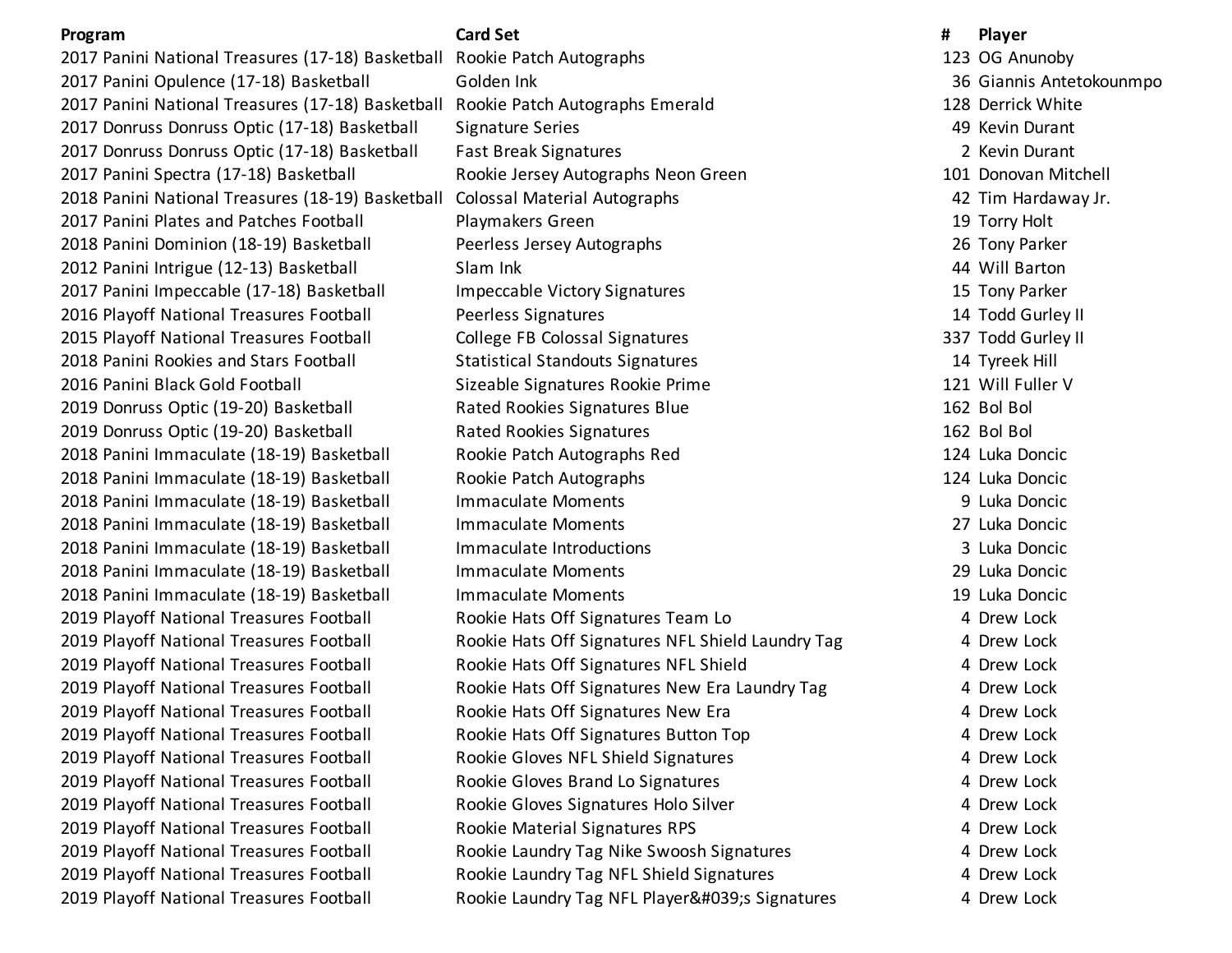2019 Playoff National Treasures Football Rookie Jumbo Prime Signatures Booklet Variation 4 Drew Lock 2019 Playoff National Treasures Football Rookie Jumbo Prime Signatures Booklet NFL Shield 4 Drew Lock 2019 Playoff National Treasures Football Rookie Jumbo Prime Signatures Booklet Nameplate Variation 4 Drew Lock 2019 Playoff National Treasures Football Rookie Jumbo Prime Signatures Booklet Laundry Tag Variation 4 Drew Lock 2019 Playoff National Treasures Football Rookie Jumbo Prime Signatures Booklet Laundry Tag 4 Drew Lock 2019 Playoff National Treasures Football Rookie Jumbo Prime Signatures Booklet Football Variation 4 Drew Lock 2019 Playoff National Treasures Football **Rookie Jumbo Prime Signatures Booklet Football** 4 Drew Lock 2019 Playoff National Treasures Football Rookie Jumbo Prime Signatures Booklet Brand Lo Variation 4 Drew Lock 2019 Playoff National Treasures Football Rookie Jumbo Prime Signatures Booklet Brand Lo 4 Drew Lock 2019 Playoff National Treasures Football **Rookie Jumbo Prime Signatures Booklet** 4 Drew Lock 2019 Playoff National Treasures Football Material Treasures Signatures Laundry Tag NFL Shield 18 Drew Brees 2019 Playoff Contenders Football **Rookie Cracked Ice Ticket Variation RPS** 113 Deebo Samuel 2019 Playoff Contenders Football **Rookie Ticket Stub Variation RPS** 113 Deebo Samuel 2019 Playoff Contenders Football **Rookie Playoff Ticket Variation RPS** 113 Deebo Samuel 2019 Playoff National Treasures Football Rookie Patch Autographs Green Jersey Number 172 Deebo Samuel 2019 Playoff National Treasures Football Personalized Treasures Platinum 8 Drew Brees 2019 Playoff National Treasures Football Material Treasures Signatures 18 Drew Brees 2019 Panini Court Kings (19-20) Basketball Freir Apparent Masterpiece Entertainment of Zion Williamson 2019 Playoff National Treasures Football Rookie Gloves Signatures 4 Drew Lock 2019 Playoff National Treasures Football Crossover Rookie Patch Autographs Laundry Tag 4 Drew Lock 2019 Panini Court Kings (19-20) Basketball Free Heir Apparent Jade **1986** Constantine Base of Gas and Milliamson 2019 Panini Court Kings (19-20) Basketball Free Heir Apparent Sapphire Free Courts and Guide Court Kings (19-20) 2019 Panini Court Kings (19-20) Basketball Heir Apparent Citrine **Franch Court Court Act Act Act Act Act Act Act A** 2015 Playoff Contenders Football **Rookie Championship Ticket RPS Variation** 236 T.J. Yeldon 2017 Panini Vanguard (17-18) Basketball V-Team Signatures Swatches 49 Thon Maker 2018 Panini Select (18-19) Basketball Signatures Neon Green Prizms 6 Tyus Jones 6 Tyus Jones 2015 Playoff Contenders Football **Rookie Ink RPS** 2015 Playoff Contenders Football Rookie Ink RPS 2013 Playoff Contenders Football Rookie Tickets RPS 221 Le'Veon Bell 2013 Playoff Contenders Football Rookie Tickets RPS Variation 221 Le'Veon Bell 2015 Playoff Contenders Football Rookie Ticket RPS 236 T.J. Yeldon 2019 Panini Elements Football Gold Signatures 27 Tyreek Hill 2017 Playoff Contenders Football **Rookie Roundup Autographs RPS** 12 Wayne Gallman 2017 Playoff Contenders Football **Rookie Ticket RPS** 316 Wayne Gallman 316 Wayne Gallman 2016 Panini Preferred Football Great X-Pectations 341 Will Fuller V 2019 Panini Immaculate Collection Football Premium Patch Autographs 13 Russell Wilson 2019 Playoff Contenders (19-20) Basketball Rookie Cracked Ice Ticket 101 Jordan Poole 2019 Playoff Contenders (19-20) Basketball Rookie Season Ticket Premium Edition Green Shimmer 101 Jordan Poole 2018 Panini Immaculate (18-19) Basketball Dual Autographs 28 D. Ayton/Luka Doncic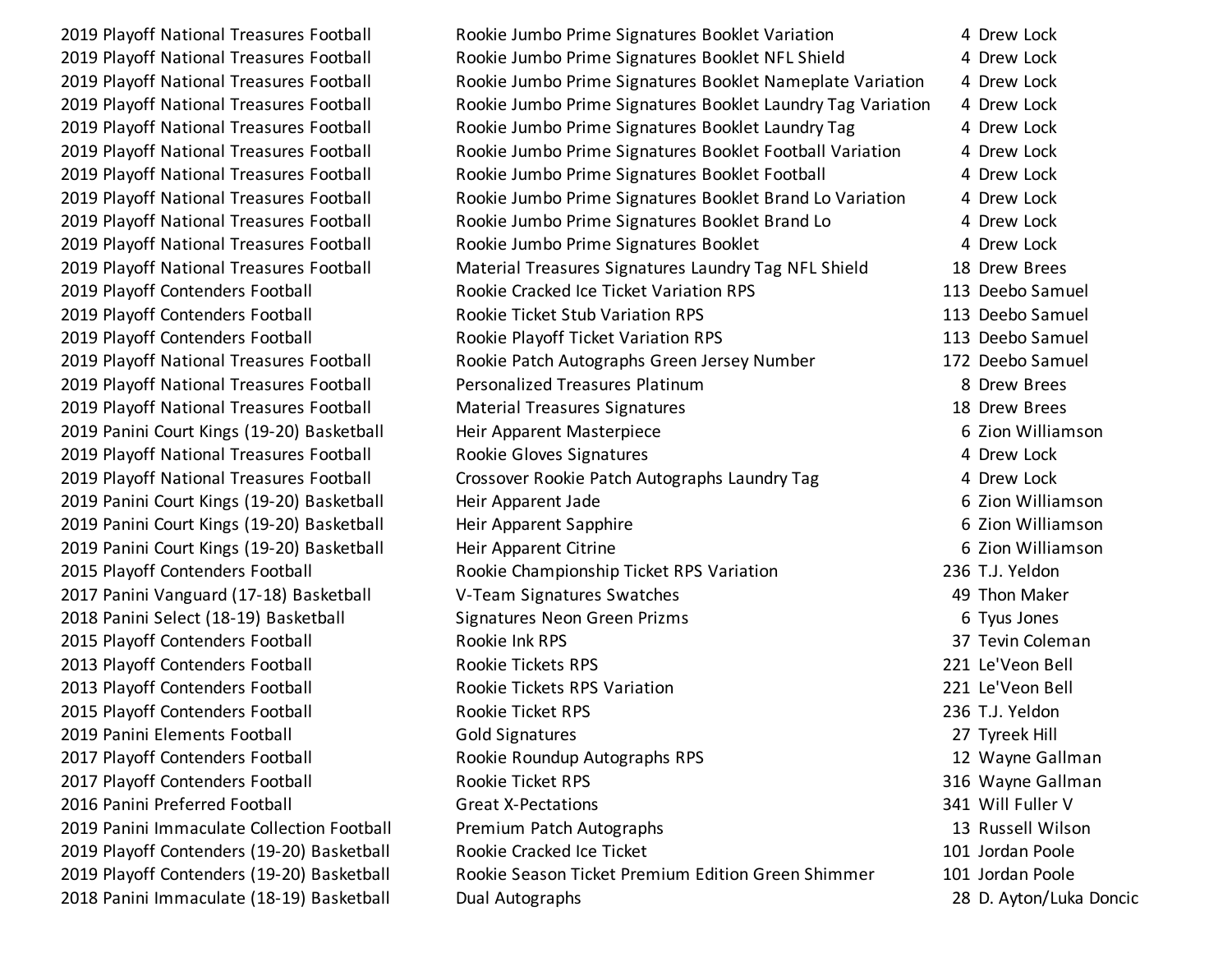2017 Panini Cornerstones (17-18) Basketball Cornerstones 39 Brandon Ingram 2018 Panini 18-19 Court Kings Basketball Heir Apparent Jade 4 Marvin Bagley III 2018 Panini 18-19 Court Kings Basketball **Heir Apparent Sapphire Heir Apparent Sapphire** 4 Marvin Bagley III 2018 Panini 18-19 Court Kings Basketball Heir Apparent Ruby 4 Marvin Bagley III 2017 Panini Noir BK (17-18) Basketball Spotlight Signatures Vertical 11 Kyrie Irving 2018 Playoff National Treasures Football Colossal Signatures Prime 1 Tyreek Hill 2013 Panini Pinnacle (13-14) Basketball Pinnacle of Success Autographs 25 Tom Heinsohn 2018 Panini Select Football 2019 XRC Prizm Redemption 316 TE1 2019 Panini Majestic Football Capstones 40 Tyreek Hill 2019 Panini Elements Football Mettle Moments Signatures 22 Tyreek Hill 2019 Panini Elements Football Gold Signatures 27 Tyreek Hill 2019 Panini Elements Football Steel Signatures 27 Tyreek Hill 2018 Panini Spectra (18-19) Basketball **Illustrious Legends Signatures Neon Green** 12 Tom Heinsohn 2018 Panini Impeccable Football Elegance Veteran Patch Autos 33 T.Y. Hilton 2012 Panini Past and Present (12-13) Basketball Signatures 155 Tyshawn Taylor 2017 Panini Pantheon Football Script 1000 18 Travis Kelce 2019 Panini Elements Football Steel Signatures 26 Travis Kelce 2019 Panini Gold Standard Football Good as Gold 22 Travis Kelce 2017 Panini Pantheon Football Pantheon Scripts 50 Travis Kelce 2019 Panini Elements Football Gold Signatures 26 Travis Kelce 2018 Panini Cornerstones (18-19) Basketball Cornerstones Crystal 18 Tim Hardaway Jr. 2019 Panini Majestic Football Capstones Gold 41 Travis Kelce 2018 Panini Cornerstones (18-19) Basketball Cornerstones 18 Tim Hardaway Jr. 2019 Donruss Optic (19-20) Basketball Rated Rookies Signatures Holo 162 Bol Bol 2018 Panini 18-19 Court Kings Basketball Fresh Paint Ruby 18 Marvin Bagley III 2019 Panini Immaculate Collection Football Premium Patch Autographs 43 Travis Kelce 2019 Donruss Optic Series 2 (19-20) Basketball Rated Rookies Signatures Choice 162 Bol Bol Bol Bol Bol Bol Bol 2018 Panini Noir (18-19) Basketball Sneaker Spotlight 16 Damian Lillard 2019 Playoff National Treasures Football Personalized Treasures Holo Silver **8 Drew Brees** 8 Drew Brees 2019 Panini Noir (19-20) Basketball **Rookie Patch Autographs Color Tags** 368 Zion Williamson 2019 Playoff National Treasures Football Rookie Patch Autographs 162 Daniel Jones 2019 Playoff Contenders (19-20) Basketball Rookie Season Ticket Premium Edition Green Shimmer 111 Kevin Porter Jr. 2018 Playoff Contenders Football **Rookie Playoff Ticket RPS** 104 Bradley Chubb 2018 Panini Dominion (18-19) Basketball Court Supremacy Material Signatures 8 Reggie Miller 2018 Panini Revolution (18-19) Basketball Autographs 6 Reggie Miller 2017 Donruss Donruss Optic (17-18) Basketball Rated Rookies Signatures Fast Break 174 Kyle Kuzma 2019 Playoff National Treasures Football Crossover Rookie Patch Autographs Holo ld 4 Drew Lock 2019 Panini Court Kings (19-20) Basketball Fresh Paint 43 Zion Williamson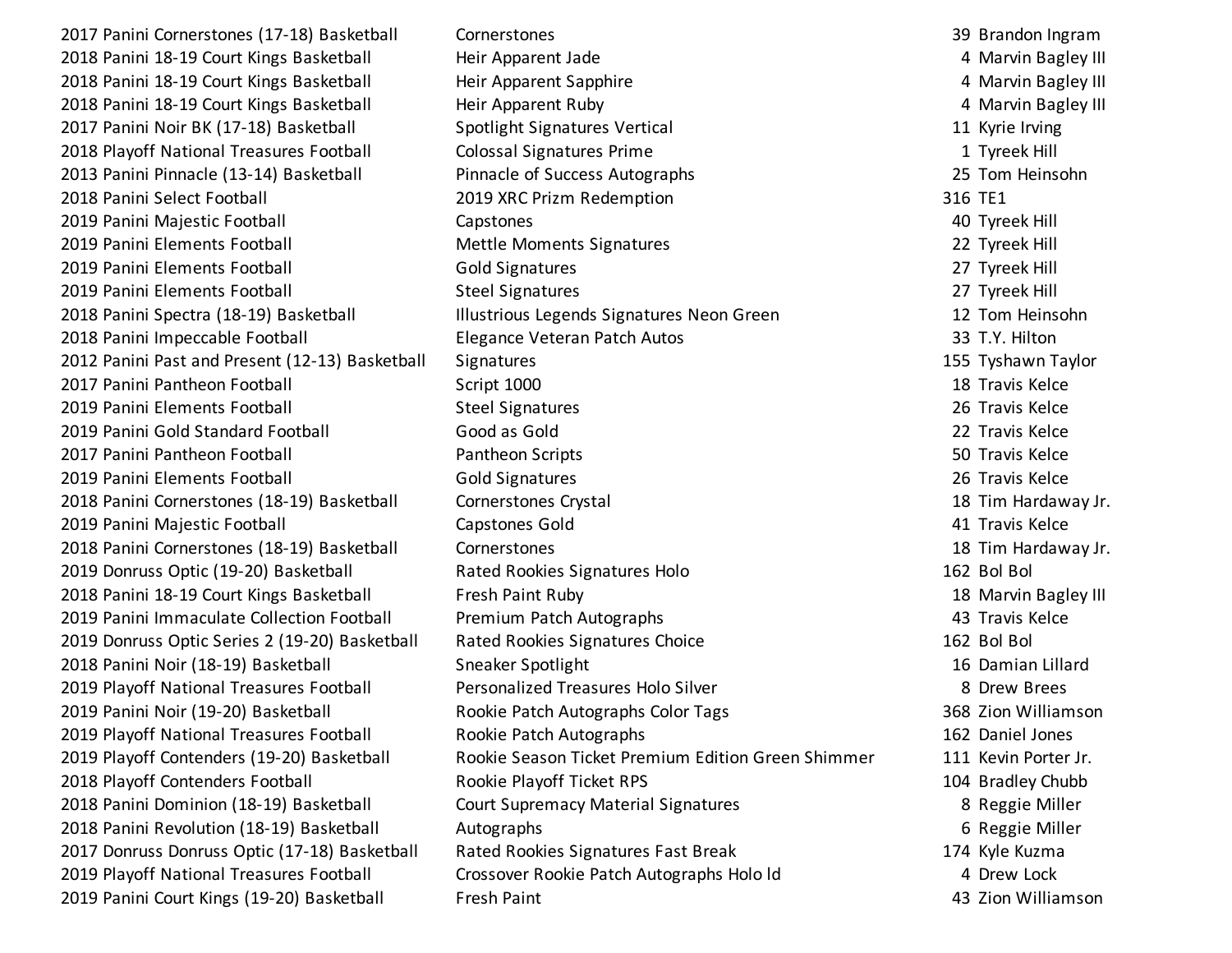2019 Panini Court Kings (19-20) Basketball Free Heir Apparent Ruby Free Heather States of Gas and Milliamson 2019 Panini Court Kings (19-20) Basketball Free Heir Apparent Court Assessment by the G Zion Williamson 2019 Playoff National Treasures Football Material Treasures Signatures Prime 18 Drew Brees 2019 Playoff National Treasures Football Personalized Treasures ld 8 Drew Brees 2019 Playoff Contenders Optic Football 2003 Contenders Tribute Autographs 1 Jason Witten 2019 Panini Encased Football Century Collection Autographs Diamond 8 Rob Gronkowski 2019 Panini Encased Football Century Collection Autographs 8 Rob Gronkowski 2017 Playoff Contenders (17-18) Basketball Rookie Variation Cracked Ice Ticket 113 Donovan Mitchell 2017 Playoff Contenders (17-18) Basketball Rookie Variation Playoff Ticket 113 Donovan Mitchell 2019 Playoff Contenders Optic Football All-Time Contenders and the state of the Sanders 1 Barry Sanders 1 Barry Sanders 2019 Playoff Contenders Optic Football **Rookie Ticket RPS Autographs Purple Pulsar** 115 Drew Lock 2019 Playoff Contenders Optic Football All-Time Contenders 1 Barry Sanders 2019 Playoff Contenders Optic Football **Rookie Ticket RPS Autographs Orange** 115 Drew Lock 2019 Playoff Contenders Optic Football **Rookie Ticket RPS Autographs Blue** 115 Drew Lock 2019 Playoff National Treasures Football **Crossover Rookie Patch Autographs** 4 Drew Lock 2017 Panini Dominion (17-18) Basketball Rookie Jersey Autographs 148 Kyle Kuzma 2019 Playoff Contenders Optic Football **Rookie Ticket RPS Autographs Red** 115 Drew Lock 2019 Playoff Contenders Optic Football **Rookie Ticket RPS Autographs Teal** 115 Drew Lock 2016 Panini Black Gold Football Grand Debut AUtograph Jersey 21 Will Fuller V 2018 Playoff National Treasures Football Rookie Material Signatures RPS 11 Sony Michel 2018 Playoff National Treasures Football Rookie Material Signatures RPS Holo Silver 11 Sony Michel 2017 Donruss Donruss Optic (17-18) Basketball Fast Break Signatures 89 Kyle Kuzma 2018 Playoff Contenders Football **Rookie Ticket Variation RPS** 111 Sony Michel 2018 Playoff Contenders Football **Rookie Ticket RPS** 118 Sony Michel 2018 Playoff Contenders Optic Football **Rookie Ticket RPS Autographs Red** 111 Sony Michel 2018 Playoff National Treasures Football Rookie Colossal Signatures 11 Sony Michel 2019 Playoff Contenders (19-20) Basketball Rookie Variation Season Ticket Premium Edition 104 Matisse Thybulle 2018 Playoff National Treasures Football Rookie Patch Autographs 171 Sony Michel 2019 Playoff Contenders (19-20) Basketball Rookie Variation Season Ticket Stub 104 Matisse Thybulle 2019 Panini Gold Standard Football Good as Gold 19 T.J. Watt 2018 Panini Select Football 2019 XRC Prizm Redemption 301 QB1 2018 Panini Select Football 2019 XRC Prizm Redemption 305 QB5 2019 Playoff Contenders (19-20) Basketball Rookie Season Ticket Premium Edition Green Shimmer 104 Matisse Thybulle 2018 Panini Prizm (18-19) Basketball Fast Break Rookie Autographs 7 Wendell Carter Jr. 2018 Panini Prizm (18-19) Basketball Rookie Signatures 7 Wendell Carter Jr. 2018 Panini Select Football 2019 XRC Mystery Autograph Tie-Dye Prizm Redemption 322 XRCAUTO2 2018 Panini Spectra (18-19) Basketball Rookie Jersey Autographs 124 Wendell Carter Jr. 2018 Panini Encased Football Legendary Swatch Signatures 12 Michael Strahan